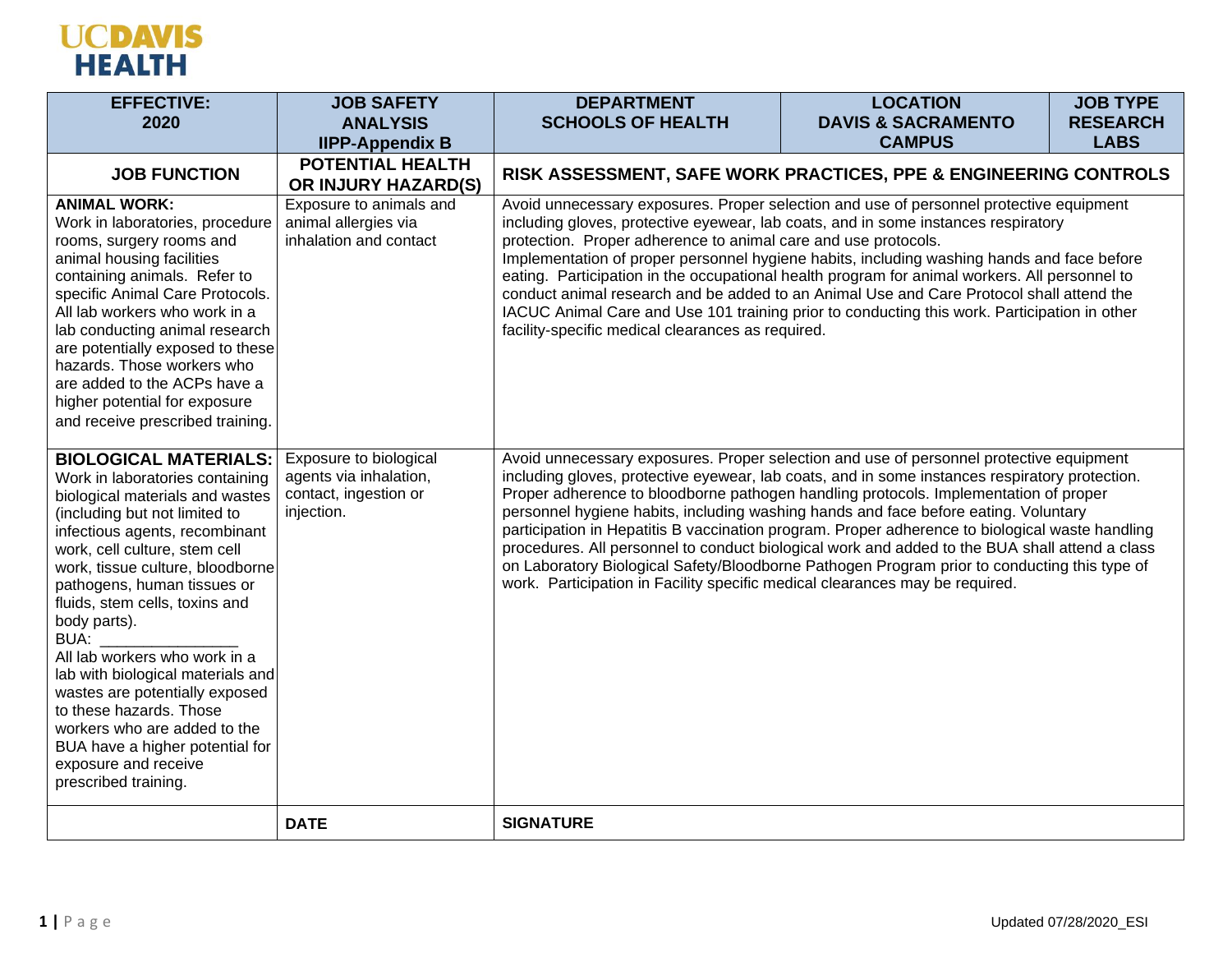

| <b>EFFECTIVE:</b>                                                                                                                                                                                                                                                                                                                                                                         | <b>JOB SAFETY ANALYSIS</b>                                                                                                    | <b>DEPARTMENT</b>                                                                                                                                                                                                                                                                                                                                                                                                                                                                                                                                                    | <b>LOCATION</b>                                                                                                                                                                                                                                                                                                                                                                                                                                                                                                                                                                                               | <b>JOB TYPE</b>                |
|-------------------------------------------------------------------------------------------------------------------------------------------------------------------------------------------------------------------------------------------------------------------------------------------------------------------------------------------------------------------------------------------|-------------------------------------------------------------------------------------------------------------------------------|----------------------------------------------------------------------------------------------------------------------------------------------------------------------------------------------------------------------------------------------------------------------------------------------------------------------------------------------------------------------------------------------------------------------------------------------------------------------------------------------------------------------------------------------------------------------|---------------------------------------------------------------------------------------------------------------------------------------------------------------------------------------------------------------------------------------------------------------------------------------------------------------------------------------------------------------------------------------------------------------------------------------------------------------------------------------------------------------------------------------------------------------------------------------------------------------|--------------------------------|
| 2020                                                                                                                                                                                                                                                                                                                                                                                      | <b>IIPP-Appendix B</b>                                                                                                        | <b>SCHOOLS OF HEALTH</b>                                                                                                                                                                                                                                                                                                                                                                                                                                                                                                                                             | <b>DAVIS &amp; SACRAMENTO</b><br><b>CAMPUS</b>                                                                                                                                                                                                                                                                                                                                                                                                                                                                                                                                                                | <b>RESEARCH</b><br><b>LABS</b> |
| <b>JOB FUNCTION</b>                                                                                                                                                                                                                                                                                                                                                                       | POTENTIAL HEALTH OR<br><b>INJURY HAZARD(S)</b>                                                                                | RISK ASSESSMENT, SAFE WORK PRACTICES, PPE & ENGINEERING<br><b>CONTROLS</b>                                                                                                                                                                                                                                                                                                                                                                                                                                                                                           |                                                                                                                                                                                                                                                                                                                                                                                                                                                                                                                                                                                                               |                                |
| <b>BUSINESS PLAN: There is an</b><br>inherent hazard in working in a<br>building containing chemicals.<br><b>Bldg/Title:</b><br>All lab workers who work in a<br>building with chemicals and<br>associated hazards are<br>potentially exposed to these<br>hazards.                                                                                                                        | Exposure to chemicals and<br>associated hazards including<br>explosion, fire, inhalation, contact,<br>ingestion or injection. | Avoid all unnecessary exposures. Read the Material Safety Data Sheets (MSDS's) of<br>materials that you work with. Reduce risk by notifying the Departmental Safety<br>Coordinator and EH&S of hazards. Read and document training on the Building Fire<br>Plan and the Building Evacuation Plan. Participate in building fire drills. No smoking is<br>permitted on campus.                                                                                                                                                                                         |                                                                                                                                                                                                                                                                                                                                                                                                                                                                                                                                                                                                               |                                |
| <b>CHEMICALS: Work in</b><br>laboratories containing<br>chemicals and chemical waste<br>(including carcinogens).<br>All lab workers who work in a lab<br>with chemicals and chemical<br>waste are potentially exposed to<br>these hazards.                                                                                                                                                | Exposure to chemicals via<br>inhalation, contact, ingestion or<br>injection.                                                  | work.                                                                                                                                                                                                                                                                                                                                                                                                                                                                                                                                                                | Avoid all unnecessary exposures. Read the Material Safety Data Sheets (MSDS's).<br>Reduce exposures that cannot be avoided by minimizing exposure duration and<br>concentration. Proper selection and use of personnel protective equipment including<br>gloves, protective eyewear, lab coats, and in some instances respiratory protection.<br>Implementation of proper personnel hygiene habits, including washing hands and face<br>before eating. All personnel to receive training on Chemical Laboratory Safety,<br>Hazardous Waste Management and Waste Minimization prior to conducting this type of |                                |
| <b>CONTROLLED SUBSTANCES:</b><br>Work in laboratories and animal<br>facilities handling controlled<br>substances.<br><b>CSA:</b><br>All lab workers who work in a lab<br>with controlled substance<br>authorization are potentially<br>exposed to these hazards.<br>Those workers who are added to<br>the LUA have a higher potential<br>for exposure and receive<br>prescribed training. | Exposure to chemicals via<br>inhalation, contact, ingestion or<br>injection.                                                  | Avoid all unnecessary exposures. Reduce exposures that cannot be avoided by<br>minimizing exposure duration and concentration. Proper selection and use of personnel<br>protective equipment including gloves, protective eyewear, lab coats, and in some<br>instances respiratory protection. Implementation of proper personnel hygiene habits,<br>including washing hands and face before eating. All personnel to receive training on<br>Chemical Laboratory Safety, Hazardous Waste Management and Waste Minimization<br>prior to conducting this type of work. |                                                                                                                                                                                                                                                                                                                                                                                                                                                                                                                                                                                                               |                                |
| <b>CRYOGENIC LIQUIDS:</b>                                                                                                                                                                                                                                                                                                                                                                 | Exposure to cryogenic liquids.                                                                                                | to cryogenic procedures.                                                                                                                                                                                                                                                                                                                                                                                                                                                                                                                                             | Avoid unnecessary exposures. Proper selection and use of tools and personnel<br>protective equipment including gloves, aprons and protective eyewear. Proper adherence                                                                                                                                                                                                                                                                                                                                                                                                                                        |                                |
|                                                                                                                                                                                                                                                                                                                                                                                           | <b>DATE</b>                                                                                                                   | <b>SIGNATURE</b>                                                                                                                                                                                                                                                                                                                                                                                                                                                                                                                                                     |                                                                                                                                                                                                                                                                                                                                                                                                                                                                                                                                                                                                               |                                |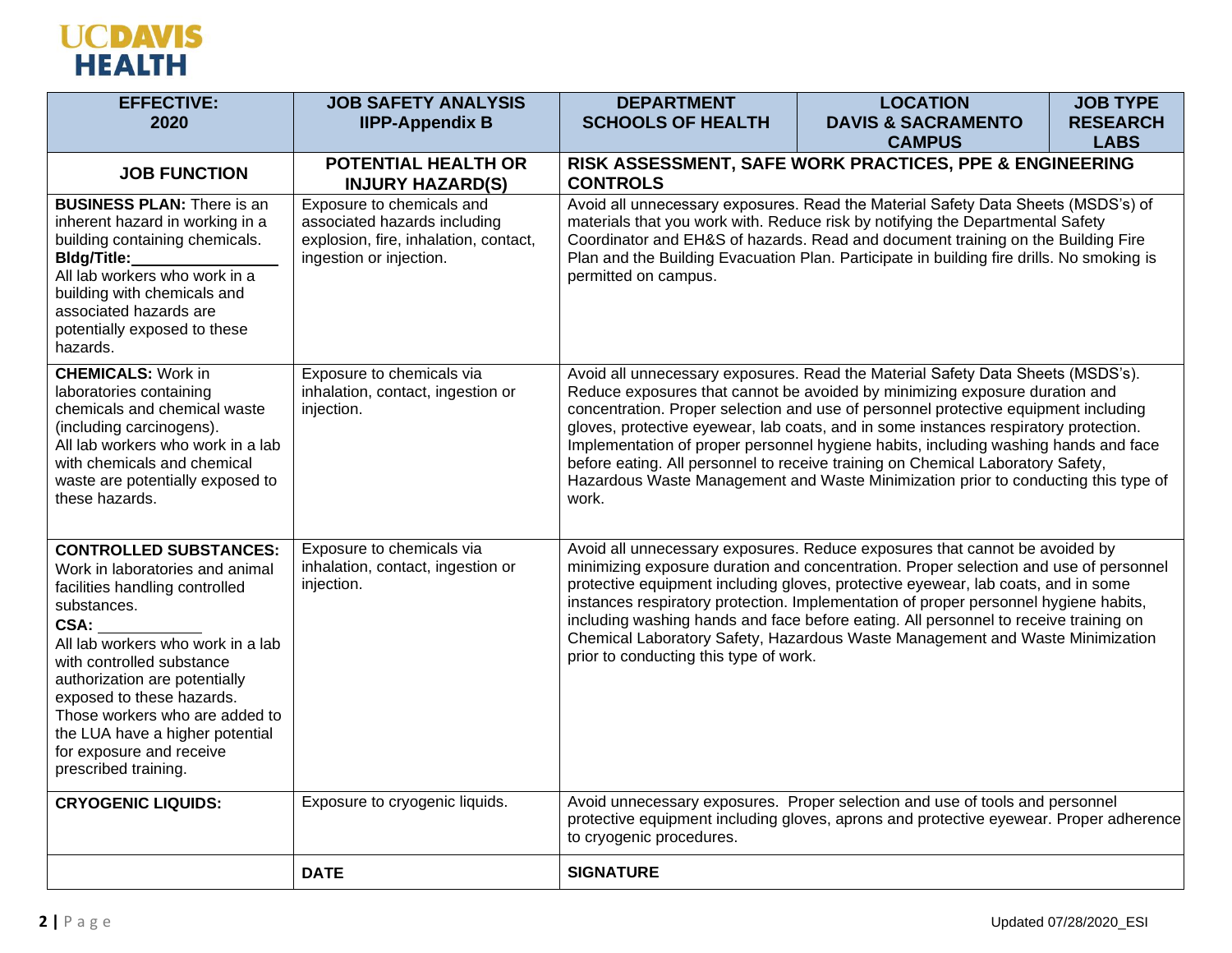

| <b>EFFECTIVE:</b>                                                                                                                                                                                                                                                                                                                                                     | <b>JOB SAFETY ANALYSIS</b>                                                                                                                                    | <b>DEPARTMENT</b>                                                                                                                                                                                                                                                                                                                                                                                                                                                                                                                                                                                                                                                                                                                                                | <b>LOCATION</b>                                                                                                                                                                                                                                                                                                                                                                                                                         | <b>JOB TYPE</b>                |
|-----------------------------------------------------------------------------------------------------------------------------------------------------------------------------------------------------------------------------------------------------------------------------------------------------------------------------------------------------------------------|---------------------------------------------------------------------------------------------------------------------------------------------------------------|------------------------------------------------------------------------------------------------------------------------------------------------------------------------------------------------------------------------------------------------------------------------------------------------------------------------------------------------------------------------------------------------------------------------------------------------------------------------------------------------------------------------------------------------------------------------------------------------------------------------------------------------------------------------------------------------------------------------------------------------------------------|-----------------------------------------------------------------------------------------------------------------------------------------------------------------------------------------------------------------------------------------------------------------------------------------------------------------------------------------------------------------------------------------------------------------------------------------|--------------------------------|
| 2020                                                                                                                                                                                                                                                                                                                                                                  | <b>IIPP-Appendix B</b>                                                                                                                                        | <b>SCHOOLS OF HEALTH</b>                                                                                                                                                                                                                                                                                                                                                                                                                                                                                                                                                                                                                                                                                                                                         | <b>DAVIS &amp; SACRAMENTO</b><br><b>CAMPUS</b>                                                                                                                                                                                                                                                                                                                                                                                          | <b>RESEARCH</b><br><b>LABS</b> |
| <b>JOB FUNCTION</b>                                                                                                                                                                                                                                                                                                                                                   | POTENTIAL HEALTH OR<br><b>INJURY HAZARD(S)</b>                                                                                                                | RISK ASSESSMENT, SAFE WORK PRACTICES, PPE & ENGINEERING<br><b>CONTROLS</b>                                                                                                                                                                                                                                                                                                                                                                                                                                                                                                                                                                                                                                                                                       |                                                                                                                                                                                                                                                                                                                                                                                                                                         |                                |
| Heavy Equipment: handling and<br>moving heavy items and<br>equipment.                                                                                                                                                                                                                                                                                                 | Ergonomic hazards including heavy<br>lifting, repetitive motions, awkward<br>motions, crushing or pinching<br>injuries etc.                                   | Get help with all loads that cannot be safely lifted by one person. Use mechanical<br>means to lift and move heavy items, push carts and dolly rather than pull, attend back<br>safety class, employ proper lifting techniques at all times. Set up work operations as<br>ergonomically safe as practical. Wear proper hand and foot protection to protect<br>against crushing or pinching injuries.                                                                                                                                                                                                                                                                                                                                                             |                                                                                                                                                                                                                                                                                                                                                                                                                                         |                                |
| <b>HUMAN SUBJECTS: work</b><br>with human subjects.<br><b>IRB PROTOCOLS:</b><br>All workers who work with<br>human subjects or around those<br>people who do are potentially<br>exposed to these hazards.<br>Those workers who are added to<br>the IRB Protocol have a higher<br>potential for exposure and<br>receive HIPAA Training and<br>HIPAA Research training. | Exposure to chemical, radiological,<br>biological (infectious) agents via<br>inhalation, contact, ingestion or<br>injection. Exposure to physical<br>hazards. | Avoid unnecessary exposures. Proper selection and use of personnel protective<br>equipment including gloves, protective eyewear, lab coats, and in some instances<br>respiratory protection. Proper adherence to bloodborne pathogen handling protocols.<br>Implementation of proper personnel hygiene habits, including washing hands and face<br>before eating. Voluntary participation in Hepatitis B vaccination program. Proper<br>adherence to biological waste handling procedures. All personnel to conduct biological<br>work and added to the BUA shall attend a class on Laboratory Biological<br>Safety/Bloodborne Pathogen Program prior to conducting this type of work.<br>Participation in Facility specific medical clearances may be required. |                                                                                                                                                                                                                                                                                                                                                                                                                                         |                                |
| <b>LASERS: Work in</b><br>laboratories, shops and<br>spaces containing laser<br>hazards.<br>LUA:<br>All lab workers who work in a lab<br>with lasers are potentially<br>exposed to these hazards.<br>Those workers who are added to<br>the LUA have a higher potential<br>for exposure and receive<br>prescribed training.                                            | Injury from physical hazards<br>including high voltage, lasers and<br>compressed gases and liquids,<br>and specialized equipment.                             | laser safety training prior to conducting this type of work.                                                                                                                                                                                                                                                                                                                                                                                                                                                                                                                                                                                                                                                                                                     | Avoid unnecessary exposures. Proper selection and use of personnel protective<br>eyewear and specialized equipment. Employees are not to enter restricted areas<br>unless accompanied by a properly trained individual familiar with the hazards of the<br>area. Employees are not to operate specialized equipment without proper training and<br>documentation. Personnel routinely entering areas where lasers are used will receive |                                |
| Motor vehicle operation:<br>university vehicle(s)                                                                                                                                                                                                                                                                                                                     | Motor vehicle accidents involving<br>personnel injury, or property<br>damage.                                                                                 | materials may not be transported in personnel owned vehicles.                                                                                                                                                                                                                                                                                                                                                                                                                                                                                                                                                                                                                                                                                                    | All drivers of University vehicles must attend the Driver Safety Awareness Course<br>offered by Fleet Services and possess a valid California driver's license. Hazardous                                                                                                                                                                                                                                                               |                                |
|                                                                                                                                                                                                                                                                                                                                                                       | <b>DATE</b>                                                                                                                                                   | <b>SIGNATURE</b>                                                                                                                                                                                                                                                                                                                                                                                                                                                                                                                                                                                                                                                                                                                                                 |                                                                                                                                                                                                                                                                                                                                                                                                                                         |                                |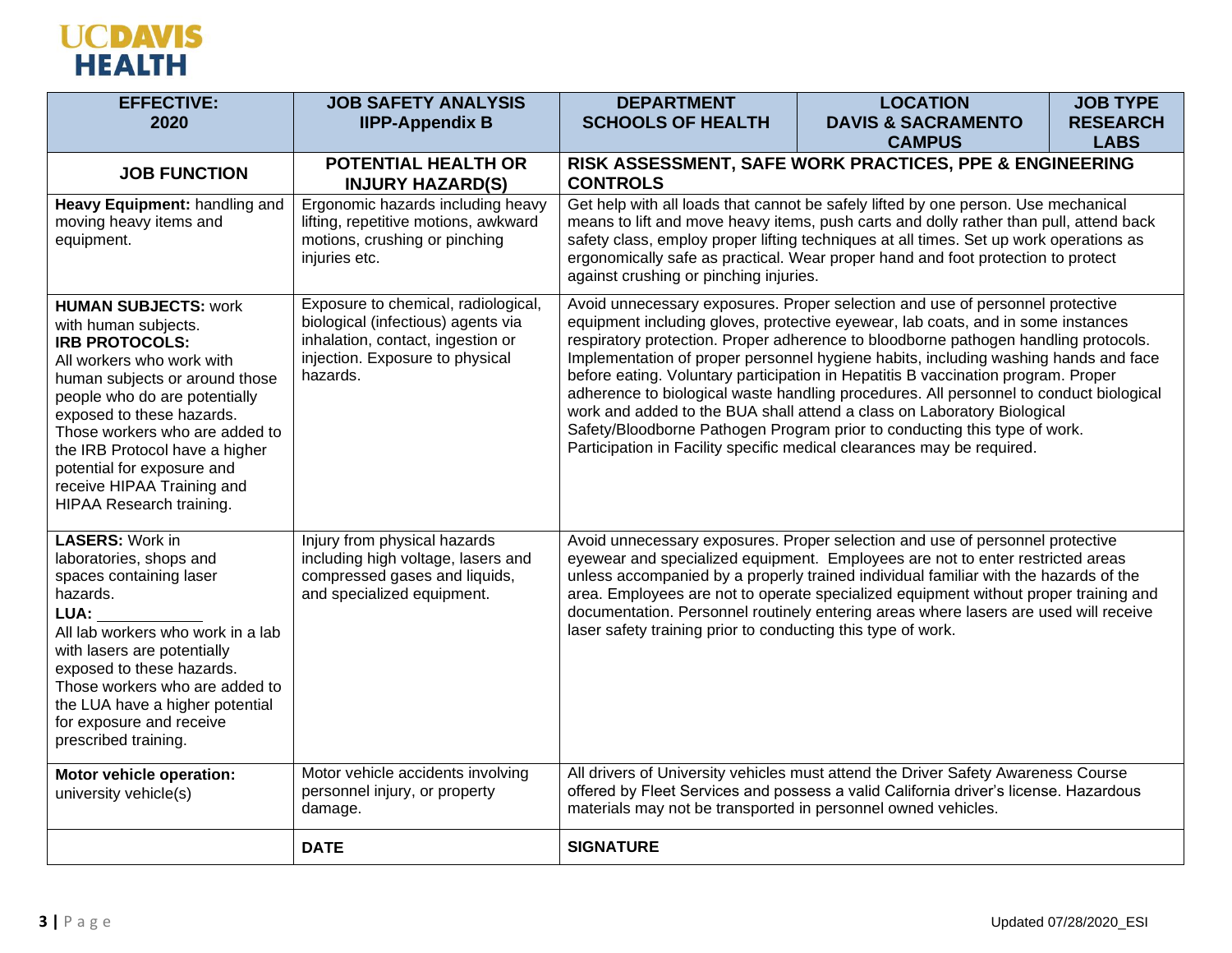

| <b>EFFECTIVE:</b>                                                                                                                                                                                                                                                                                                                                                                                             | <b>JOB SAFETY ANALYSIS</b>                                                                                                                                                                                                                                                               | <b>DEPARTMENT</b>                                                                                                                                                                                                                                                                                                                                                                                                                                      | <b>LOCATION</b>                                                                                                                                                                                                                                                                                                                                                                                                                                                                                                                                                                                                                                                                                                          | <b>JOB TYPE</b> |
|---------------------------------------------------------------------------------------------------------------------------------------------------------------------------------------------------------------------------------------------------------------------------------------------------------------------------------------------------------------------------------------------------------------|------------------------------------------------------------------------------------------------------------------------------------------------------------------------------------------------------------------------------------------------------------------------------------------|--------------------------------------------------------------------------------------------------------------------------------------------------------------------------------------------------------------------------------------------------------------------------------------------------------------------------------------------------------------------------------------------------------------------------------------------------------|--------------------------------------------------------------------------------------------------------------------------------------------------------------------------------------------------------------------------------------------------------------------------------------------------------------------------------------------------------------------------------------------------------------------------------------------------------------------------------------------------------------------------------------------------------------------------------------------------------------------------------------------------------------------------------------------------------------------------|-----------------|
| 2020                                                                                                                                                                                                                                                                                                                                                                                                          | <b>IIPP-Appendix B</b>                                                                                                                                                                                                                                                                   | <b>SCHOOLS OF HEALTH</b>                                                                                                                                                                                                                                                                                                                                                                                                                               | <b>DAVIS &amp; SACRAMENTO</b>                                                                                                                                                                                                                                                                                                                                                                                                                                                                                                                                                                                                                                                                                            | <b>RESEARCH</b> |
|                                                                                                                                                                                                                                                                                                                                                                                                               |                                                                                                                                                                                                                                                                                          |                                                                                                                                                                                                                                                                                                                                                                                                                                                        | <b>CAMPUS</b>                                                                                                                                                                                                                                                                                                                                                                                                                                                                                                                                                                                                                                                                                                            | <b>LABS</b>     |
| <b>JOB FUNCTION</b>                                                                                                                                                                                                                                                                                                                                                                                           | <b>POTENTIAL HEALTH OR</b><br><b>INJURY HAZARD(S)</b>                                                                                                                                                                                                                                    | RISK ASSESSMENT, SAFE WORK PRACTICES, PPE & ENGINEERING<br><b>CONTROLS</b>                                                                                                                                                                                                                                                                                                                                                                             |                                                                                                                                                                                                                                                                                                                                                                                                                                                                                                                                                                                                                                                                                                                          |                 |
| <b>NANOPARTICLES: work in</b><br>laboratories, shops and<br>spaces containing chemicals in<br>nanopartical sizes.                                                                                                                                                                                                                                                                                             | Exposure to nanoparticle chemicals<br>via inhalation, contact, ingestion or<br>injection. The hazard of<br>nanoparticles is unclear. There is<br>some evidence that the hazard of<br>nanoparticles may more reflective of<br>particle and fiber hazards than of<br>the chemical hazards. | Avoid all unnecessary exposures. Read the Material Safety Data Sheets (MSDS's).<br>Reduce exposures that cannot be avoided by minimizing exposure duration and<br>concentration. Proper selection and use of personnel protective equipment including<br>gloves, protective eyewear, lab coats, and in some instances respiratory protection.<br>Implementation of proper personnel hygiene habits, including washing hands and face<br>before eating. |                                                                                                                                                                                                                                                                                                                                                                                                                                                                                                                                                                                                                                                                                                                          |                 |
| Physical Hazards: work in<br>laboratories, shops and<br>spaces containing physical<br>hazards.                                                                                                                                                                                                                                                                                                                | Injury from physical hazards<br>including high voltage, lasers and<br>ultraviolet light, compressed gases<br>and liquids, cryogenic materials,<br>and specialized equipment as well<br>as falling objects.                                                                               |                                                                                                                                                                                                                                                                                                                                                                                                                                                        | Avoid unnecessary exposures. Proper selection and use of personnel protective<br>equipment including gloves, protective eyewear and specialized equipment.<br>Employees are not to enter restricted areas unless accompanied by a properly trained<br>individual familiar with the hazards of the area. Employees are not to operate<br>specialized equipment without proper training and documentation. Watch for overhead<br>hazards and wear head protection if needed. Personnel routinely entering areas where<br>lasers are used will receive laser safety training prior to conducting this type of work.                                                                                                         |                 |
| <b>RADIOACTIVE MATERIALS:</b><br>work in laboratories containing<br>radiological materials and<br>wastes.<br><b>RUA:</b><br>All lab workers who work in a lab<br>with radiological materials and<br>wastes are potentially exposed<br>to these hazards. Those workers<br>who conduct radioactive work<br>and are added to the RUA have<br>a higher potential for exposure<br>and receive prescribed training. | Exposure to radiological agents via<br>inhalation, contact, ingestion or<br>injection.                                                                                                                                                                                                   | work.                                                                                                                                                                                                                                                                                                                                                                                                                                                  | Avoid all unnecessary exposures. Adhere to radiological material handling procedures<br>including limiting exposures through combination of minimizing time, maximizing<br>distances and use of appropriate shielding. Proper selection and use of personnel<br>protective equipment including gloves, protective eyewear, lab coats, and in some<br>instances respiratory protection Implementation of proper personnel hygiene habits,<br>including washing hands and face before eating. Participation in radiological monitoring<br>program may be required. All personnel to conduct radioactive work will receive on the<br>job and classroom training including Radiation Safety prior to conducting this type of |                 |
|                                                                                                                                                                                                                                                                                                                                                                                                               | <b>DATE</b>                                                                                                                                                                                                                                                                              | <b>SIGNATURE</b>                                                                                                                                                                                                                                                                                                                                                                                                                                       |                                                                                                                                                                                                                                                                                                                                                                                                                                                                                                                                                                                                                                                                                                                          |                 |